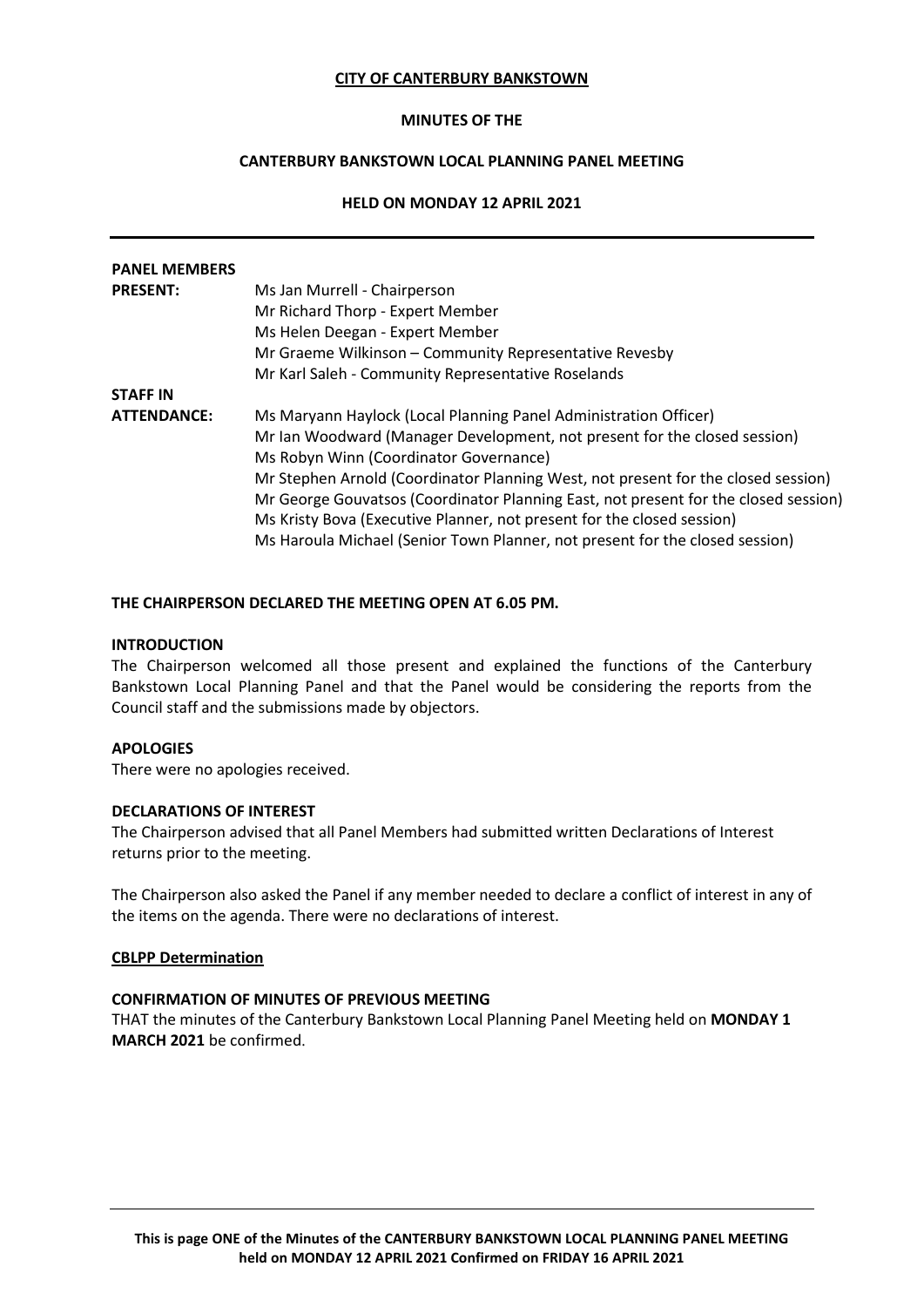**1 229 TOWER STREET, PANANIA: DEMOLITION OF ALL EXISTING STRUCTURES AND THE CONSTRUCTION OF A FOUR STOREY SHOP TOP HOUSING DEVELOPMENT COMPRISING BASEMENT CAR PARKING, FOUR GROUND FLOOR RETAIL/COMMERCIAL PREMISES AND 34 RESIDENTIAL UNITS AT THE UPPER LEVELS.**

#### **Site Visit**

Panel members carried out their own site inspections prior to the public hearing.

#### **Panel Assessment**

Graeme Wilkinson was the Community Panel Member present for the deliberation and voting for this matter.

The Panel is not satisfied the proposed development will provide an appropriate built form and urban design outcome for the desired future character of the local centre. Furthermore, the internal amenity for future residents is compromised including poor residential entry to the building from the street.

#### **CBLPP Determination**

That Development Application DA-1326/2015 is **REFUSED** in accordance with the Council staff report, subject to the following changes to the recommended reasons for refusal:

- 1) The proposed development fails to comply with the *State Environmental Planning Policy No 65—Design Quality of Residential Apartment Development*, specifically, the Apartment Design Guide (ADG) – Objective 3B-2 (overshadowing of adjoining properties), 3C-1 (transitions), 3C-2 (amenity of public domain), 3D (communal space), 3F (visual privacy), 3G (pedestrian access and entries), 3H (vehicle access), 4A-1 (solar access), 4B-3 (natural cross-ventilation), 4C-1 (ceiling heights), 4D-1 (visible window from each room), 4G (storage), 4M (façade & building entries), 4N (roof design), 4S-2 (concealment opportunities) [Pursuant to Section 4.15(1)(a)(i) of the *Environmental Planning and Assessment Act, 1979*];
- 2) The proposed development is inconsistent with Clause 1.2(i) and (l) of the aims of the *Bankstown Local Environmental Plan 2015* as the development will result in reduced visual privacy for the low-density residential properties at the rear of the site [Pursuant to Section 4.15(1)(a)(i) of the *Environmental Planning and Assessment Act, 1979*];
- 3) The proposed development is inconsistent with the objectives of Section 3 of the B2 Local Centre zone listed in the *Bankstown Local Environmental Plan 2015* as the development does not achieve good urban design in terms of building form, bulk, architectural treatment and visual amenity, is not compatible with the desired character of the area and the form and building design does not provide appropriate amenity to neighbouring residential development in terms of privacy [Pursuant to Section 4.15(1)(a)(i) of the *Environmental Planning and Assessment Act, 1979*];
- 4) The proposed development is inconsistent with Clause 1.2(i) and (l) of the aims of the *Draft Canterbury Bankstown Local Environmental Plan 2020* as the development will result in reduced visual privacy for the low-density residential properties at the rear of the site [Pursuant to Section 4.15(1)(a)(ii) *Environmental Planning and Assessment Act, 1979*];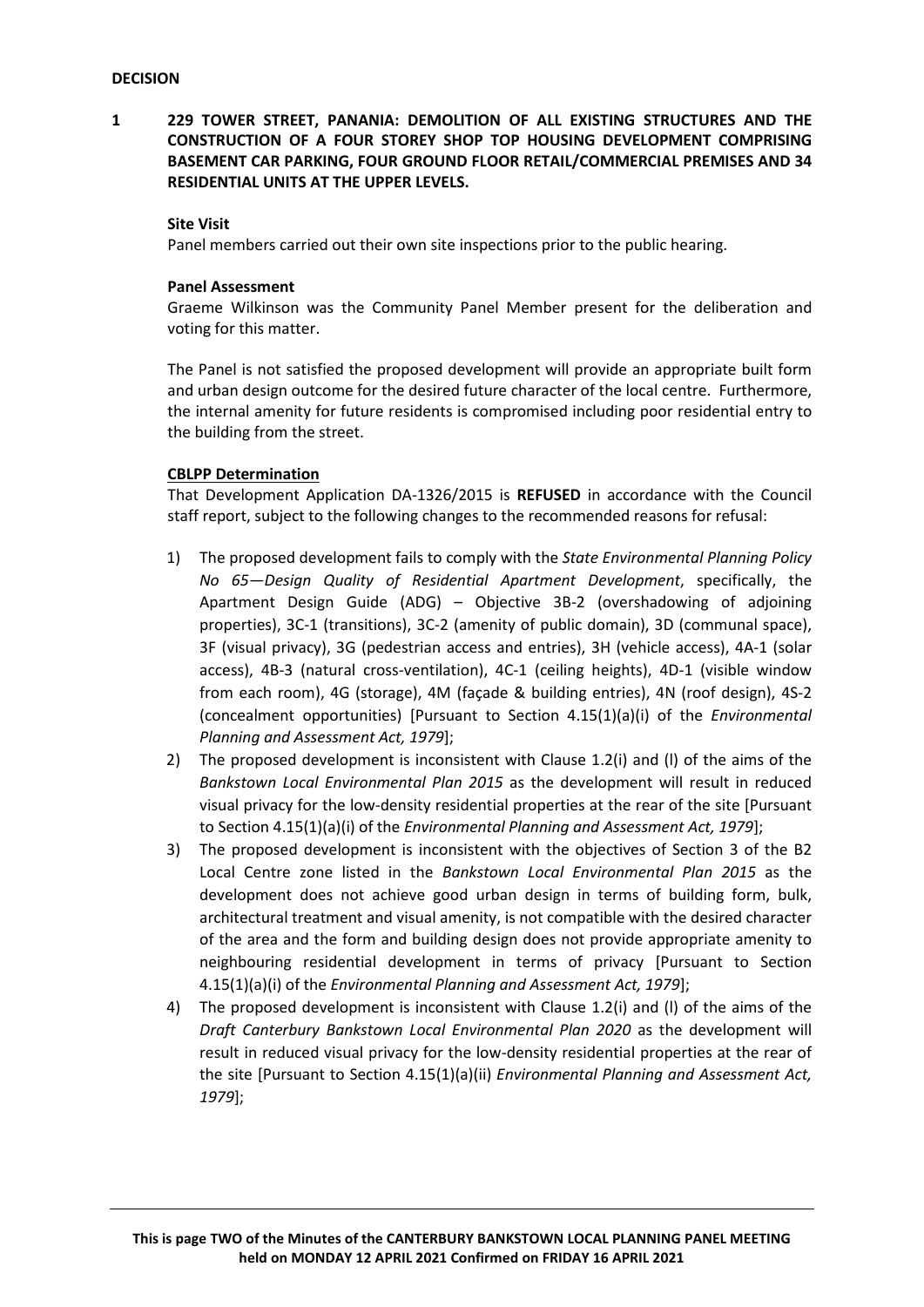- 5) The proposed development fails to comply with the objectives of Section 5 of Bankstown Development Control Plan 2015 – Part B2 Commercial Centres as the building facade is on a corner allotment and does not add visual interest to the streetscape or create an interesting roof skyline through a corner element roof feature [Pursuant to Section 4.15(1)(a)(iii) of the *Environmental Planning and Assessment Act, 1979*];
- 6) The proposed development fails to comply with Clause 3.4 of Bankstown Development Control Plan 2015 – Part B2 Commercial Centres which relates to storey limit [Pursuant to Section 4.15(1)(a)(iii) of the *Environmental Planning and Assessment Act, 1979*];
- 7) The proposed development fails to comply with Clause 3.6(b) & (c) and 3.10(b) & (c) of Bankstown Development Control Plan 2015 – Part B2 Commercial Centres which relates to setbacks [Pursuant to Section 4.15(1)(a)(iii) of the *Environmental Planning and Assessment Act, 1979*];
- 8) The proposed development fails to comply with Clauses 3.13, 5.1, 5.3 & 5.4 of Bankstown Development Control Plan 2015 – Part B2 Commercial Centres which relates the Apartment Design Guide [Pursuant to Section 4.15(1)(a)(iii) of the *Environmental Planning and Assessment Act, 1979*];
- 9) The proposed development fails to comply with Clause 5.23 and 5.38 of Bankstown Development Control Plan 2015 – Part B2 Commercial Centres which relates to solar access, privacy and amenity impacts on adjoining residential properties [Pursuant to Section 4.15(1)(a)(iii) of the *Environmental Planning and Assessment Act, 1979*];
- 10) Insufficient information has been submitted demonstrating compliance with Clauses 3.14, 3.15 and 3.16 of Bankstown Development Control Plan 2015 – Part B2 Commercial Centres which relates to substations [Pursuant to Section  $4.15(1)(a)(iii)$  of the *Environmental Planning and Assessment Act, 1979*];
- 11) The development application does not comply with Clause  $50(1AB)(b)(i)$  and (ii) of the Environmental Planning and Assessment Regulation 2000 as the Design Verification Statement submitted does not provide an explanation that verifies how the development addresses how the design quality principles are achieved, and demonstrates, in terms of the Apartment Design Guide, how the objectives in Parts 3 and 4 of that guide have been achieved [Pursuant to the provisions of *Section 4.15(1)(a)(i) of the Environmental Planning and Assessment Act 1979*].
- 12) The development application fails to adequately address the provisions of *State Environmental Planning Policy No 55 - Remediation of Land* [Pursuant to Section 4.15(1)(a)(i) of the *Environmental Planning and Assessment Act, 1979*];
- 13) The proposed development represents an unacceptable level of impact of the locality [Pursuant to Section 4.15(1)(b) *Environmental Planning and Assessment Act, 1979*];
- 14) The site is considered unsuitable for the proposed development [Pursuant to Section 4.15(1)(c) of the Environmental Planning and Assessment Act 1979];
- 15) The development is not considered to be in the public interest [Pursuant to Section 4.15(1)(e) of the *Environmental Planning and Assessment Act 1979*].

# **NOTES**:

1) The Panel's decision was made after consideration of the matters listed under Section 4.15 of the Environmental Planning and Assessment Act 1979, and matters listed in Council's various Codes and Policies.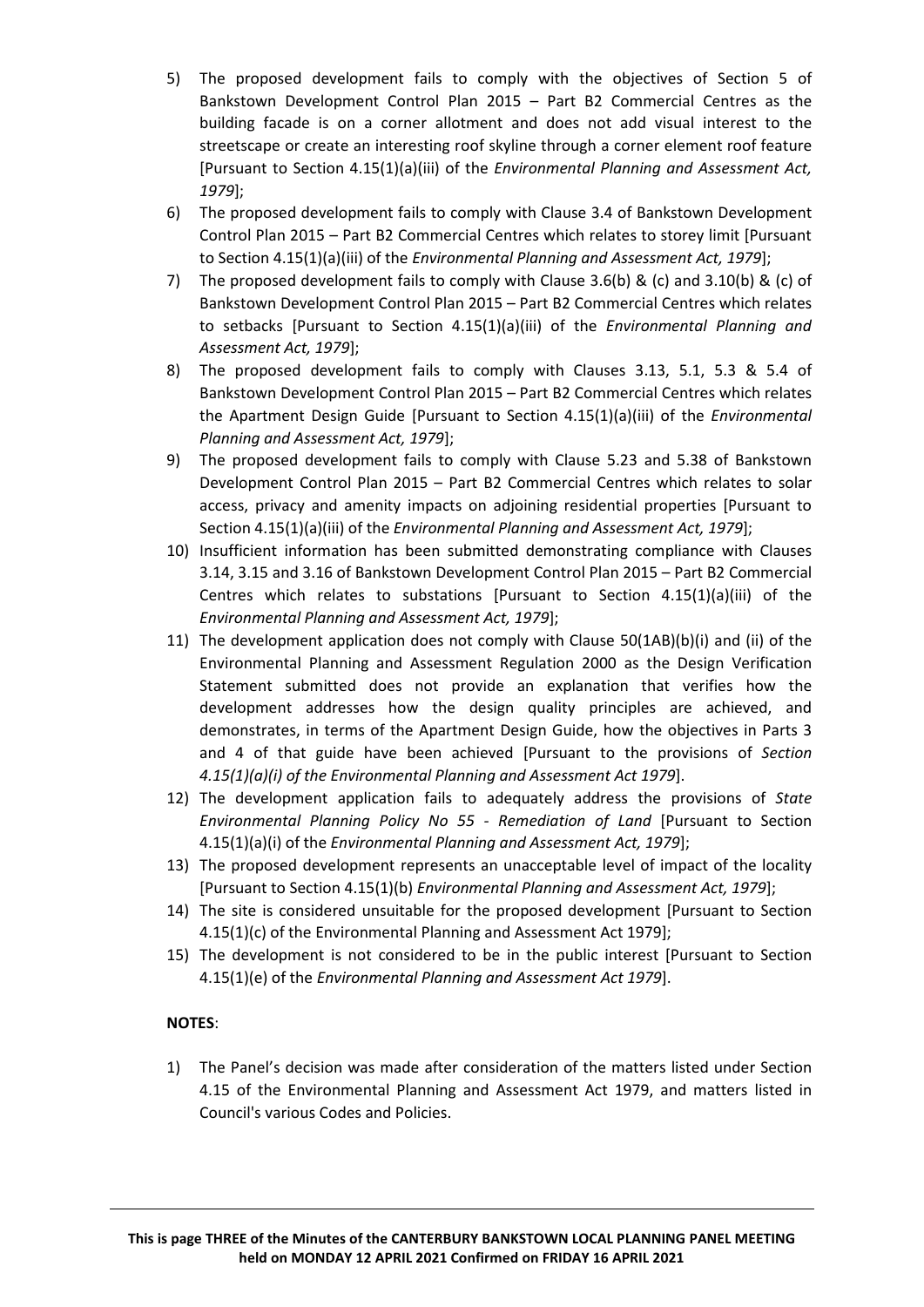2) If you are dissatisfied with this decision, you may apply for a review of determination pursuant to Section 8.2 of the Environmental Planning and Assessment Act, 1979 or appeal to the Land and Environment Court pursuant to Sections 8.7 and 8.10 of the Environmental Planning and Assessment Act, 1979. Any application for a review pursuant to Section 8.2 must be received, assessed and determined by Council within 6 months after the date of receipt of this Determination Notice. The 6 month period for a review is currently extended to twelve months for determinations made during, or six months before, the Prescribed Period of 25 March 2020 and 25 March 2022. You should seek advice from your legal advisor on the time limits for the lodgement of any appeal.

## **Vote: 4 – 0 for refusal of the application**

# **2 684-700 CANTERBURY ROAD, BELMORE: PROPOSED CONSTRUCTION OF A SIX STOREY SHOP TOP HOUSING DEVELOPMENT COMPRISING 39 RESIDENTIAL UNITS, COMMERCIAL TENANCY, TWO BASEMENT LEVELS AND ASSOCIATED LANDSCAPE AND SITE WORKS**

**Site Visit**

Panel members carried out their own site inspections prior to the public hearing.

## **Public Addresses**

The following people addressed the meeting in relation to this item:

- Mr Gerard Turrisi (Town Planner representing applicant)
- Chris Palmer (Traffic Consultant representing applicant)
- Mr Ziad Chanine (Architect representing applicant)
- Mr Rudy Jasin (Architect representing applicant)

## **Panel Assessment**

Karl Saleh was the Community Panel Member present for the deliberation and voting for this matter.

The Applicant's town planner requested the matter be deferred as amended plans are in the process of being prepared with the aim to resolve outstanding issues. On questioning, the Applicant advised the necessary documentation could be provided to the Council within 2 weeks.

The Panel notes that the plans have been revised a number of times in response to previous concerns raised by Council's Officer's and the issues have been reduced.

In the circumstances the Panel considers a deferral is appropriate to allow for further dialogue.

## **CBLPP Determination**

THAT Development Application DA-422/2018 is **DEFERRED** to allow the applicant the opportunity to submit documentation and amended plans to address concerns raised in the Council staff report. In particular this includes:

- addressing the clearance height for waste collection vehicles by setting back the first level in the vicinity of apartments 7 and 8 with a consequent reduction in floor space and reconfiguration of unit layout with possibly the loss of a unit;
- resolution of the pedestrian footpath to Council Engineer's satisfaction; and
- increase in floor to ceiling height of ground floor retail space;